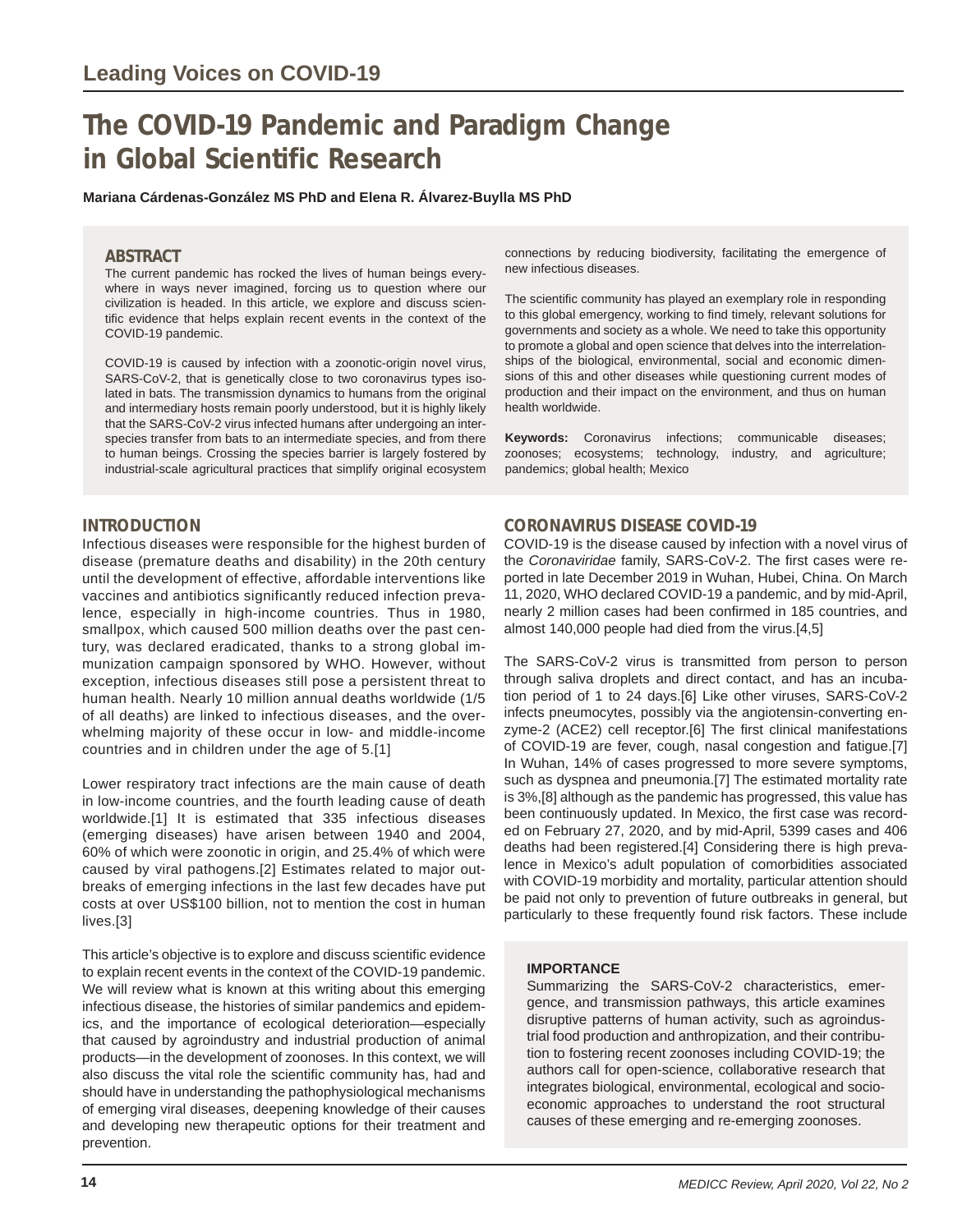overweight/obesity, high blood pressure and diabetes mellitus (72.5%, 31.5% and 12.9%, respectively in Mexican adults).[9]

Using samples from infected patients in Wuhan, phylogenetic analyses of the viral genome were performed, showing that SARS-CoV-2 belongs to the subgenus *Sarbecovirus* of the genus *Betacoronavirus*, and is closely related (88% identity) to two bat coronaviruses, bat-SL-CoVZC45 and bat-SL-CoVZXC21. It is also related, though not as closely, to Severe Acute Respiratory Syndrome coronavirus (SARS-CoV) (±79%) and Middle Eastern Respiratory Syndrome coronavirus (MERS-CoV) (±50%). Divergence between the SARS-CoV and SARS-CoV-2 genomes has shown SARS-CoV-2 to be a novel coronavirus whose original host was probably the bat.[5] However, it is important to note there is little likelihood that the coronaviruses bat-SL-CoVZC45 and bat-SL-CoVZXC21 are the direct ancestors of SARS-CoV-2. Rather than a bat, the likely intermediate host between bats and humans was being sold in the Huanan market in Wuhan, and was not hibernating during the season when the outbreak occurred.[5]

Humans had already recently experienced two epidemics with high pandemic potential, caused by two novel coronaviruses: the SARS-CoV virus (2002), which infected 8000 people and killed 774 people in 26 countries,[10] and the MERS-CoV virus (2012), which infected 2494 and killed 858.[11] Interspecies transmissions were identified in both cases, with the masked palm civet (*Paguma larvata*) in SARS-CoV[12] and the camel (*Camelus dromedarius*) in MERS-CoV,[11] acting as intermediate hosts between human beings and the likely natural reservoir of these coronaviruses, the bat. These diseases have now been contained (not eradicated), and no vaccine or specific treatment is available for either. No SARS virus transmission has been reported in any region of the world since 2005, while some cases of MERS are reported every year, most of which are direct transmissions (host animal to human) occurring in Saudi Arabia. SARS was contained by interrupting person-to-person transmission using syndromic surveillance measures, rapid patient isolation, strict quarantine of contacts, and in some regions, quarantine of whole populations.[13]

#### **CORONAVIRUSES AND THEIR NATURAL RESERVOIRS**

Coronaviruses are RNA viruses with large genomes (26 to 32 kb), larger than that of any other RNA virus type (≤10 kb). They commonly infect birds, but also mammals, such as bats and humans, causing respiratory infections in humans and enteritis in other animals. Of the seven coronavirus subtypes known to infect human beings, the betacoronaviruses are the ones that cause severe clinical symptoms and high mortality rates.[14]

The nucleotide substitution rate in coronaviruses is  $\pm 10^{-4}$ /sites per year, with mutations in each replication cycle.[15] This genomic "dynamism" has promoted origin of new viral variants capable of crossing the species barrier, adapting to a new host and achieving transmission.[16]

The bat is the natural reservoir of a wide variety of viruses, and in recent years has been shown to be the natural host of coronaviruses that are closely related to highly pathogenic betacoronaviruses, such as SARS-CoV, MERS-CoV and SARS-CoV-2.[17] Metagenomic analyses of the virome of 196 different bat species

(estimates put the number of bat species worldwide at 1240) show the great variety and density of viruses, estimating that coronaviruses comprise 30% of the bat virome.[18] However, bats rarely show clinical symptoms of infection with these or other types of viruses, suggesting a history of coevolution tending toward equilibrium.

Although little studied, the immune response in bats is very similar to that in other mammals, and certain aspects are closely linked to their special relationship with the viruses. This could have a restrictive effect on certain pathogens with which they have closely evolved, preventing infectionassociated immunopathology.[19] Another way of preventing immunopathological consequences of an acute immune response is through autophagy and cellular apoptosis.[19] Bats also have constitutive activation of the type I interferon system (cytosine and receptor), which regulates recruitment of macrophages and natural-killer (NK) cells to fight viral infections and tumors.[20] Lastly, some hypothesize that the increased body temperature and metabolic rate during flight may simulate a fever response that could partially explain the bats' special tolerance to viruses.[20]

The transmission dynamics of these and other viruses (intra- and interspecies) depend on conditions associated with the virus itself, the host, the newly infected organism and the environment in which these interactions occur. In general, these conditions are: 1) frequency of interactions between the natural, intermediate and final hosts; 2) population density of the infected host species; 3) overall health status of both the host and newly infected individual; 4) specific viral characteristics and adaptations (infectiousness, pathogenicity, drug resistance, etc.); and 5) behavior of the final human host (travel, migration, conflict and war, globalization, urbanization, etc.). Changes in each of these five conditions have been behind the surge in emergence and re-emergence of viral infectious diseases, especially zoonoses, that have increased infectiousness and pathogenicity.

In the past 20 years, zoonoses such as the encephalitis outbreak associated with the Nipah virus (Malaysia, 1998), the SARS epidemic (2002), MERS (2012), Ebola (West Africa, 2014−2015) and most recently, the COVID-19 pandemic, have reminded us of the inherent, inseparable connection among all forms of life and their environment.

# **AGROINDUSTRIAL SYSTEMS**

#### **AND THE ECOLOGY OF ZOONOSES**

Current agroindustrial production systems have exerted strong pressure to change land use in extensive areas of the temperate and tropical regions, creating a continuum of heavily anthropized agroecosystems that increasingly encroach on less suitable land, which then undergoes considerable habitat deterioration and a major loss of ecosystem services that these spaces provide.[21] Especially the tropics, the habitat of a highly diverse population of birds and bats, have been deforested in the last few decades for the industrial exploitation of palm oil, rice, soy or sorghum for livestock feed, or for the planting of forage grasses to create pastures and farms for intensive ruminant, pig and poultry production.[22] Habitat loss in these highly biodiverse ecosystems reduces the original wild populations, creating imbalances in all trophic relationships, including changes in endosymbiosis and ectosymbiosis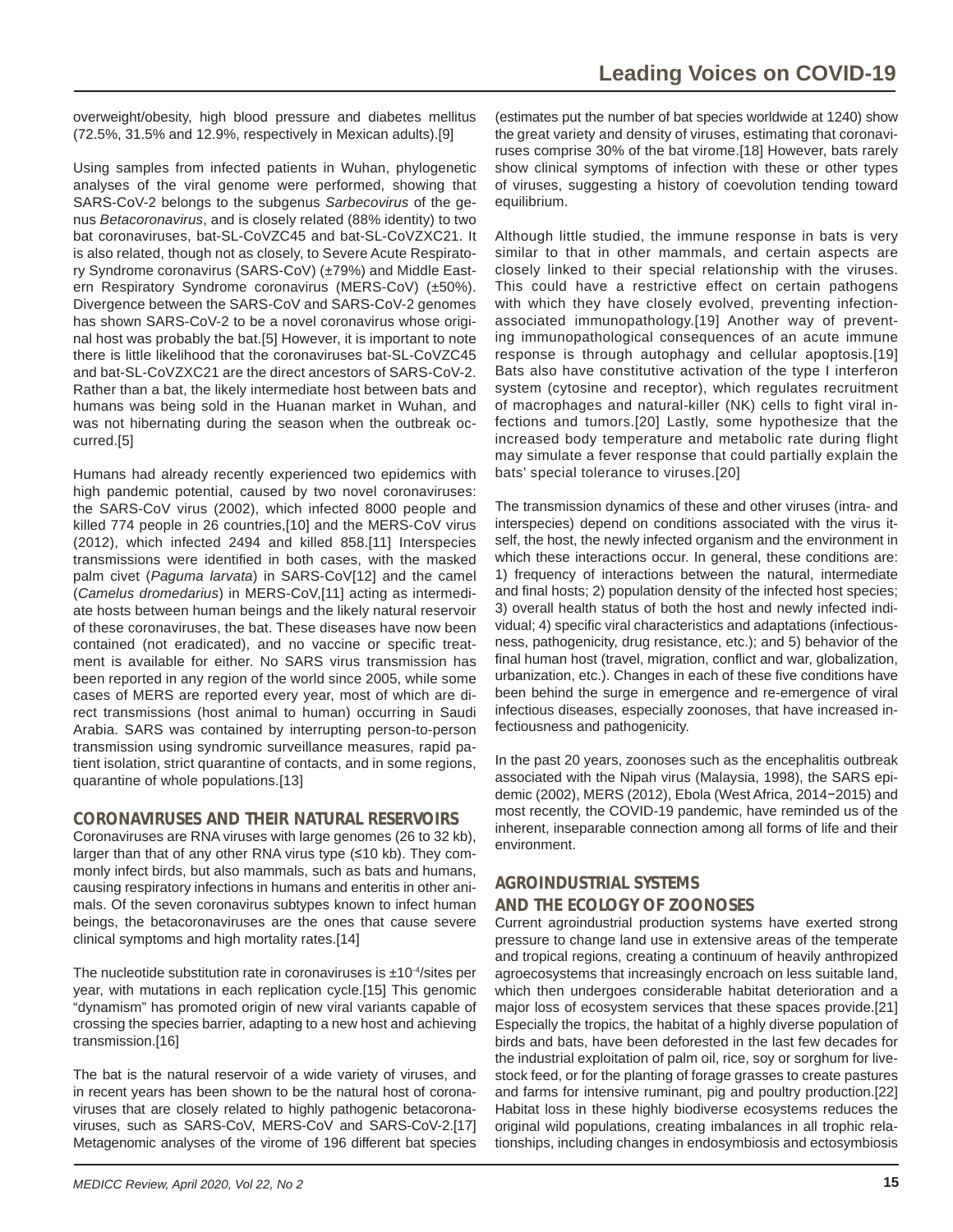due to the physiological stress associated with the drastic change from original ecological conditions.

The surviving species are forced to explore new ecological niches, interact with species with which they had no prior contact, modify their geographic distribution beyond the optimal bounds for their physiology, and adjust their interactions with a virome also in the process of modification through contact with new vectors and potential hosts.[23]

In general terms, when an ecosystem undergoes agricultural anthropization, it remains in a perpetual state of disruption. This favors less specialized species that are highly adaptable to the dynamics of rapid growth cycles with a high input of nutrients and xenobiotics, frequent disturbances from machinery and infrastructure abuse, and overrepresentation of a few species over broad areas and time periods. In other words, the ecosystem has been artificially blocked from maintaining or reaching its natural equilibrium. It constantly recruits the individuals most resistant to the pressures exerted by agricultural management on an industrial scale, which includes the pressures exerted by pathogens favored in the continuum of degraded ecosystems. For birds and bats, the new wooded areas in plantations and paddocks, as well as islands of original vegetation, become sites of intense competition between the species most favored by constant disruption. This competition can establish new viral exchanges and recombination dynamics among the survivors and livestock.[22] Major selective pressure is also exerted by the introduction of agrochemicals and bio-inputs, especially on arthropod populations, and consequently on the bats and birds associated with them on the trophic level. These bats and birds, along with some rodents, may form part of the most overrepresented wild populations in the ecosystem, and are candidates for becoming new viral reservoirs.[24]

In this context, it is understandable that the accelerated rates of generational succession artificially imposed by agroindustry also favor the selection of new strains of microorganisms and viruses capable of crossing the species barrier, including the jump to humans, with varying degrees of pathogenicity. Migration of wild fauna, whether habitual or forced, constantly alters the distribution map of many viruses, moving these into new areas, and changes their choice of host and vector species. At the same time, worldwide movement of livestock production (live animals) with human populations guarantees redistribution of these viruses into the continuum of anthropized ecosystems, despite health controls.

Other ecological aspects of certain bird and bat species—such as the plasticity of their reproductive rates, gregarious and itinerant habits, greater tolerance of nearby human populations, and possibly the rapid elimination of those individuals that develop acute reactions to viruses—have identified them as key participants in most emerging infectious disease outbreaks in the last few decades.[16] In some cases, the disturbed ecosystem continuum favors these species, due to an incomparable food supply and the relative absence of predators and competitors, which allow their populations to grow beyond the limits imposed by a more biodiverse ecosystem.[25] This promotes the growth of virus populations and their concomitant evolution, and favors the emergence of lineages capable of progressing in novel hosts, including humans.

It should also be noted that agroindustrial operations are financially successful because of the high genetic homogeneity of farmed species, permitting standardization of processes, supplies, machinery, facilities and products to constantly meet high market demand. Thus, large numbers of animals of the same age, sex and genetic vulnerability are confined in small spaces, with overly enriched diets and high chronic stress levels that guarantee success for infections and ample opportunities for new mutations. For example, of the 41 reconversion events in highly pathogenic avian influenza viral strains reported from 1959 to 2015, specifically subtypes H5 and H7, only two occurred on backyard farms, while the rest were identified in industrial scale commercial operations. However, even the two small-farm events took place in areas where there was industrial-scale poultry farming.[26]

Thus, it is essential to investigate the extent to which industrial modes of food production, especially those of animal origin, favors the emergence of recent zoonoses. Figure 1 illustrates the interrelation among the biological, environmental, ecological and socioeconomic factors of emerging zoonoses, pointing the need for new research approaches that integrate each of these dimensions when addressing these types of health challenges.

The high human and economic costs of these emerging diseases must no longer be ignored. It is time for us learn our lesson and stop placing the financial interests of a few corporations or states that control large-scale animal production ahead of global health, since it is clear that there is only "One Health." We must restore ecosystems that have suffered profound destruction under current models of industrial agriculture and global commerce (including both their supplies and products). An open, global science must delve into the root structural causes of emerging viral diseases that are crossing species barriers and threatening humanity.

**Figure 1: Interrelation among biologic, environmental, ecologic and socioeconomic factors in emerging zoonoses** 



# **THE NEED FOR CRITICAL, THOUGHTFUL AND SOCIALLY-COMMITTED SCIENCE**

From the first alarm sounded by Chinese health authorities and WHO's declaration of COVID-19 as an international emergency, the scientific community has focused on generating useful information, mainly regarding the epidemiology of the disease, initial evidence of the natural history of the virus, clinical characteristics of the disease and measures for its control and treatment. This time, the in-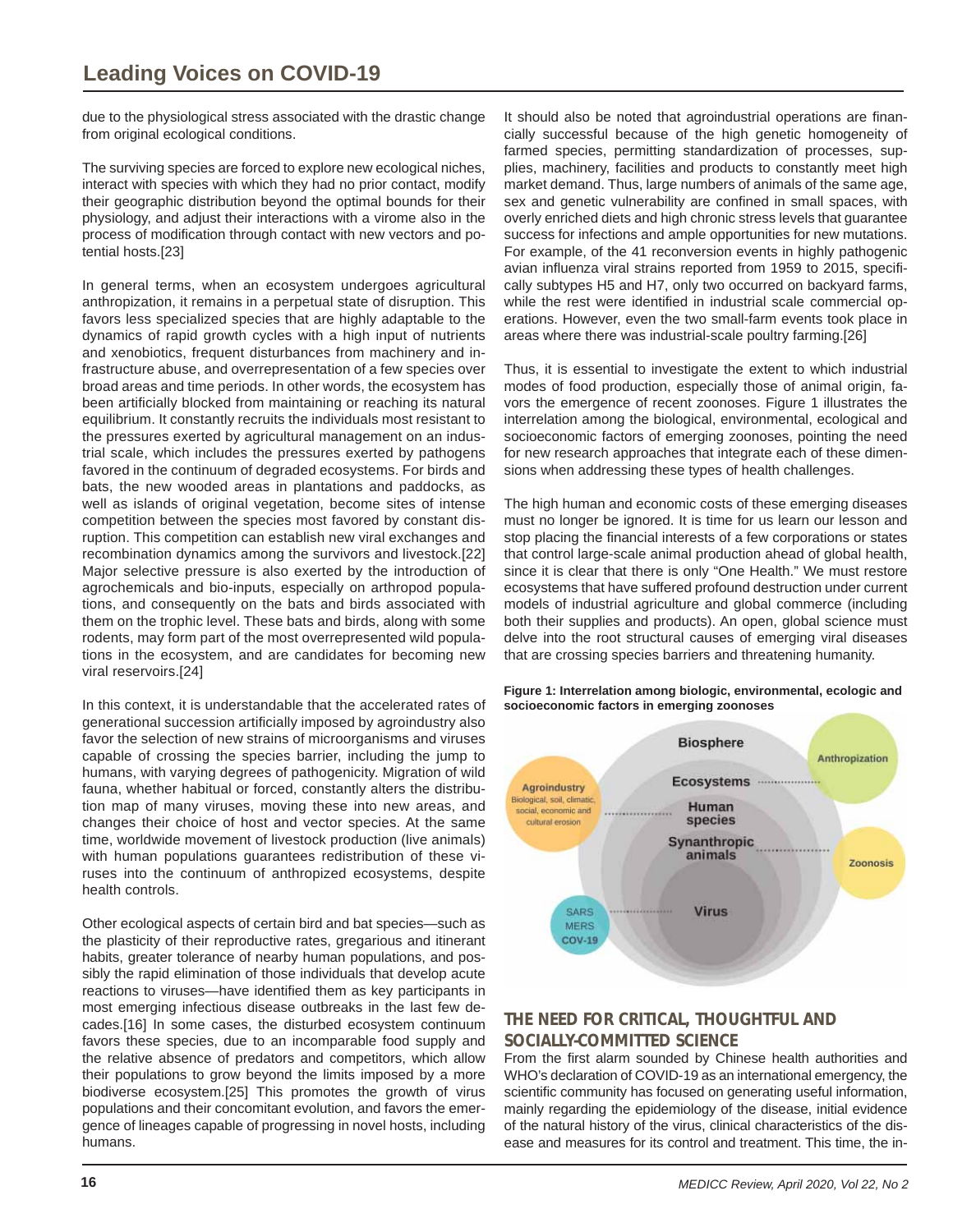formation generated has been openly distributed. From December 1, 2019 until mid-April 2020, 2832 scientific studies on COVID-19 have been published in international journals indexed in English. [27] Some of the studies discussed in this article are examples of this intense effort of solidarity by the scientific community.

Publication of initial observations enabled exchange of knowledge and experiences, facilitating a global response to the pandemic through open access and coordinated actions. Interestingly, the first articles published on COVID-19 in *The Lancet* (in all its various formats and special editions) were quickly translated into Mandarin for dissemination, mainly among health professionals in China.[28] The scientific community has also played an essential role in releasing technical information to the general public (feature articles, infographics, interactive maps, etc.), which has aided dissemination of useful information for understanding the outbreak and its transmission, as well as the reasoning behind measures taken for its containment and their implementation to prevent contagion.

Participation by global organizations such as WHO has been vital to foster international cooperation and mobilize coordinated actions to confront the pandemic. At the beginning of February, 2020, WHO organized a virtual forum of scientists from the world over to establish research priorities for COVID-19.[29] Nine research priorities were proposed for medium- and long-term control of the pandemic; among these were topics on the virus's natural history (origin, transmission dynamic and measures to manage it) and development of vaccines and therapies to prevent and treat the disease. WHO also has developed a public registry of clinical trials being carried out worldwide; by mid-April, this platform already contained 1135 records of clinical trials evaluating COVID-19 interventions.[30]

At the start of the outbreak in China, Mexico's National Council of Science and Technology (CONACYT) created a National Project on COVID-19 Research and Social Impact (PRONAII COVID-19) as part of the National Strategic Health Program (Pronaces-Health). The latter is a high-priority initiative for organizing research efforts on important national issues that call for a decisive focus and an integrated, in-depth, broad-ranging solution. To date, CONACYT and the Mexican scientific community are working on 14 Pronaces initiatives, including Pronaces on Health, a funding opportunity for integrated multidisciplinary long-term research projects aimed at providing evidence for actions to solve strategic challenges for promoting health in Mexico.

Led by the Mexican scientific community in coordination with the Federal Health Ministry, PRONAII COVID-19 has identified urgent challenges and capacities, and projects were developed to give immediate attention to the emergency. These included projects concerning epidemiological surveillance, mathematical modeling and data science, clinical trials, vaccine development, and creation of sensitive and specific detection tools, as well as the search for means to manufacture mechanical ventilators in Mexico.

The second phase of the strategy thus far has been to publish two specific calls for proposals: one for cutting-edge research in all relevant fields, including health technology development and innovation, and the other to strengthen Mexico's ability to equip laboratories at academic institutions to provide COVID-19 diagnostic support. Certainly, thanks to the proactive efforts of researchers at several public research centers, CONACYT was able to drive immediate actions, including manufacture of strategic medical devices such as mechanical ventilators and industrial production of hydroalcoholic gel to supply public hospitals.

These efforts clearly exemplify the relevance of intersectoral work and the fundamental role of an ever more conscious, critical and participatory scientific community to meet and overcome challenges like the COVID-19 pandemic, with a collaborative rather than competitive approach. Simply put, the scientific community's response to COVID-19 is evidence of the political, economic and scientific strengths of Mexico, when committed to clear goals aimed at improving the population's health and well-being.

#### **PRIORITIES AND PROSPECTS FOR FUTURE RESEARCH**

Effective tools for containment (improvements in health systems), treatment (new, more sophisticated drugs) and prevention (vaccines and more sensitive diagnostic devices) have been developed for most infectious diseases over the past 50 years. Yet, in just the last 20 years, the SARS, MERS, Ebola and COVID-19 outbreaks have demonstrated the need for greater, more collaborative and more diversified efforts to identify sustainable solutions to current and future challenges.

Funding for scientific research in the field of infectious diseases should consider the burden of these diseases at the regional and global level and the fact that they are the fourth leading cause of death worldwide.[1] Given that other threats such as the COVID-19 pandemic may be imminent, it is also crucial to strengthen each sector's capacity for response. For example, development of vaccines and biologics is critical and requires constant impetus. After the SARS outbreak in 2002, several studies focused on development of anti-SARS-CoV neutralizing antibodies, but none of the candidates has yet been evaluated in clinical trials,[31] and thus could not be immediately used to evaluate efficacy for the new virus (they are cross-reactive against SARS-CoV-2).

It is important to learn from this and prior experiences. In addition to constantly analyzing and keeping records of observations and research during this type of challenge, we consider it essential to encourage collaborative discussion and reflection from multidisciplinary perspectives, which will aid in understanding the root structural causes of these new viral diseases, in addition to providing solutions to the challenges they present.

Public release of technical information and scientific research dissemination are the best tools to enable both civil society and authorities to make informed, accurate decisions. Truth is both an ethical and technical imperative as humanity confronts challenges like that presented by COVID-19, which is one reason why the scientific community's participation is vital. In such cases, it is capable of anticipating, exploring and understanding in depth the ultimate and structural causes of these diseases as well as the challenges involved in their containment, mitigation, treatment and prevention, providing relevant and logical solutions for governments and society at large.

During this global health emergency, we are also challenged to seek more democratic, open ways to share scientific knowl-